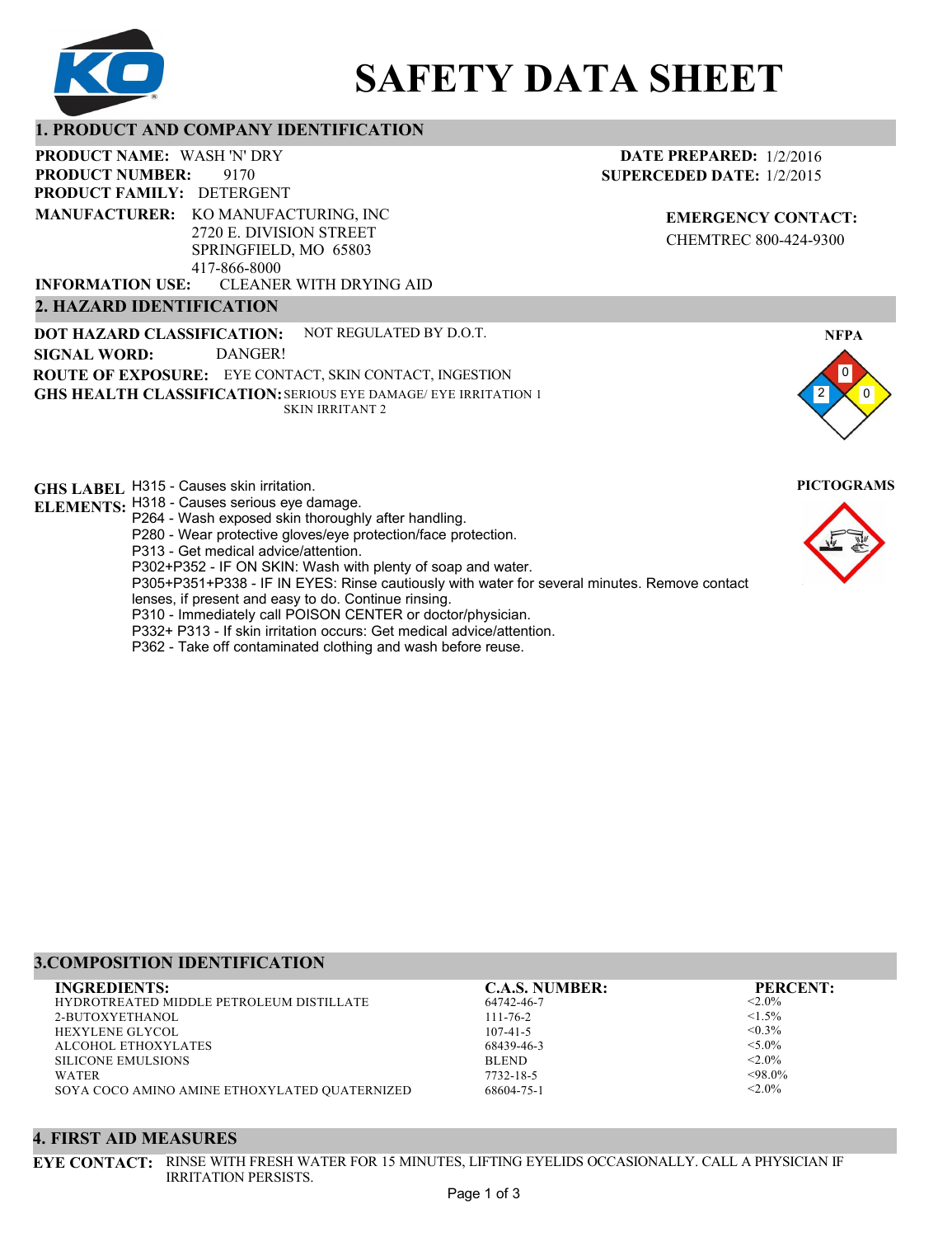#### **4. FIRST AID MEASURES - CONTINUED**

**SKIN CONTACT:** RINSE WITH PLENTY OF FRESH WATER AND REMOVE CONTAMINATED CLOTHING IMMEDIATELY. CALL A PHYSICIAN IF IRRITATION PERSISTS.

**INGESTION:** RINSE MOUTH WITH FRESH WATER. DO NOT INDUCE VOMITING. CALL A PHYSICIAN IMMEDIATELY. IF CONSCIOUS, GIVE LARGE QUANTITIES OF WATER. DO NOT GIVE ANYTHING BY MOUTH IF UNCONSCIOUS.

**INHALATION:** IF OVERCOME BY EXPOSURE, REMOVE VICTIM TO FRESH AIR IMMEDIATELY. GIVE OXYGEN OR ARTIFICIAL RESPIRATION AS NEEDED. CALL A PHYSICIAN IMMEDIATELY.

### **5. FIRE FIGHTING MEASURES**

**FLAMMABLE PROPERTIES:** NON FLAMMABLE.

**FLASH POINT:** DOES NOT FLASH.

**SUITABLE EXTINGUISHING MEDIA:** DRY CHEMICAL, FOAM OR CARBON DIOXIDE, WATER SPRAY.

**UNSUITABLE EXTINGUISHING MEDIA:** NOT ESTABLISHED.

**SPECIFIC HAZARDS ARISING** NONE KNOWN.

#### **FROM THE CHEMICAL:**

**PROTECTIVE EQUIPMENT AND PRECAUTIONS FOR FIREFIGHTERS:** APPPROVED) AND FULL PROTECTIVE GEAR. WEAR SELF-CONTAINED BREATHING APPARATUS (PRESSURE DEMAND MSHA/NIOSH

#### **6. ACCIDENTAL RELEASE MEASURES**

**PERSONAL PRECAUTIONS:** AVOID CONTACT WITH EYES AND SKIN. SPILL AREA MAY BE SLIPPERY. WEAR PROPER PROTECTIVE EQUIPMENT WHEN DEALING WITH RELEASE.

**ENVIRONMENTAL PRECAUTIONS:** CONTAIN SPILL TO AVOID RELEASE TO THE ENVIRONMENT. KEEP CONTAINER TIGHTLY CLOSED WHEN NOT IN USE.

**METHODS FOR CONTAINMENT** COLLECT FOR DISPOSAL USING AN INERT ABSORBENT MATERIAL AND TRANSFER TO A **AND CLEAN-UP:** CONTAINER FOR REUSE OR DISPOSAL.

#### **7. HANDLING AND STORAGE**

**HANDLING:** HANDLE WITH CARE AND AVOID CONTACT WITH EYES AND SKIN. ALWAYS WEAR PROPER CHEMICAL RESISTANT PROTECTIVE EQUIPMENT 29CFR1910.132-138. WASH THOROUGHLY AFTER HANDLING.

**STORAGE:** STORE IN A COOL, DRY PLACE. KEEP OUT OF REACH OF CHILDREN. KEEP LID TIGHTLY CLOSED WHEN NOT IN USE.

#### **8. EXPOSURE CONTROLS/PERSONAL PROTECTION**

**ENGINEERING CONTROLS:** NONE REQUIRED UNDER NORMAL USE.

**EYE / FACE PROTECTION:** CHEMICAL SAFETY GLASSES.

**SKIN PROTECTION:** CHEMICAL RESISTANT GLOVES.

**THRESHOLD LIMIT VALUE (TLV):** 2-BUTOXYETHANOL, 20 PPM

## **9. PHYSICAL AND CHEMICAL PROPERTIES**

**PHYSICAL STATE:** LIQUID. **APPEARANCE: ODOR: BOILING POINT:** NOT ESTABLISHED. **FREEZING POINT:** NOT ESTABLISHED. **SPECIFIC GRAVITY:** 1.07 **pH (1%): EVAPORATION RATE:** NOT ESTABLISHED. **FLASH POINT: LOWER FLAMMABILITY/EXPLOSIVE LIMIT:** NOT ESTABLISHED. **UPPER FLAMMABLE/EXPLOSIVE LIMIT:** NOT ESTABLISHED. 6.0-8.0 DOES NOT FLASH. HAZY ORANGE LIQUID. CITRUS SCENT. **VISCOSITY: REALITIVE DENSITY:** 8.9 LBS./GL. **SOLUBILITY: VAPOR PRESSURE:** NOT ESTABLISHED. **VAPOR DENSITY:** NOT ESTABLISHED. **DECOMPOSITION** NOT ESTABLISHED. **TEMPERATURE: PARTICAL COEFFICIENT:** NOT ESTABLISHED. **N-OCTANOL/WATER** NOT ESTABLISHED. SOLUBLE.

**AUTO-IGNITION TEMPERATURE:** NOT ESTABLISHED.